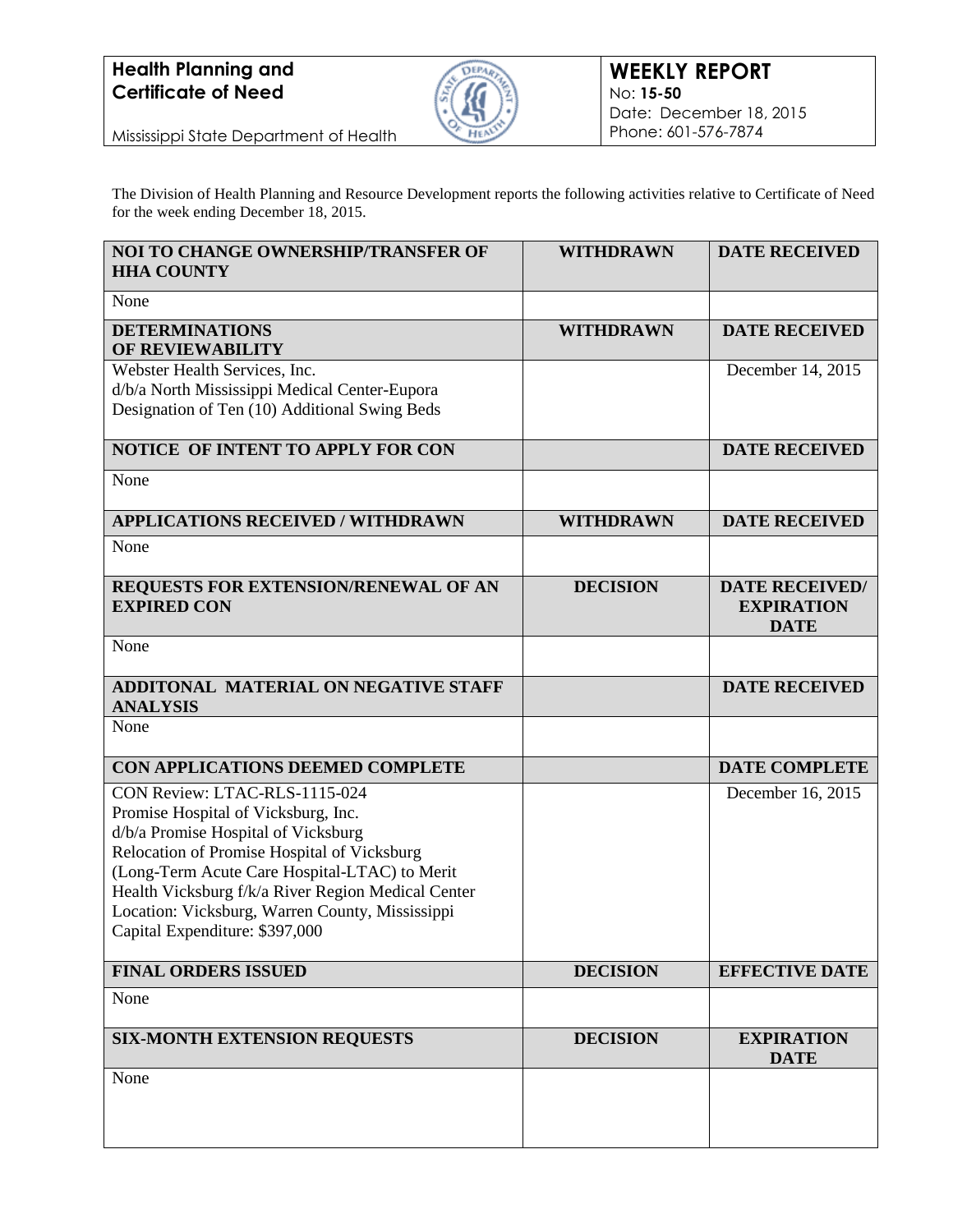

### **WEEKLY REPORT** No: **15-50** Date: December 18, 2015 Phone: 601-576-7874

Mississippi State Department of Health

| <b>HEARINGS DURING THE COURSE OF REVIEW</b>                                    | <b>REQUESTED</b>       | <b>DATE</b><br><b>SCHEDULED</b> |
|--------------------------------------------------------------------------------|------------------------|---------------------------------|
| <b>CON Review Number: HG-RC-0515-008</b>                                       |                        |                                 |
| St. Dominic - Jackson Memorial Hospital                                        |                        |                                 |
| Renovation and Expansion of Emergency Department                               |                        |                                 |
| Capital Expenditure: \$40,071,029                                              |                        |                                 |
| Location: Jackson, Hinds County, Mississippi                                   |                        |                                 |
| Requestor: Jackson HMA LLC, d/b/a Merit Health                                 | August 27, 2015        | To Be Scheduled                 |
| Central                                                                        |                        |                                 |
| <b>CON Review Number: ASC-NIS-0614-008</b>                                     |                        |                                 |
| <b>Madison Physician Surgery Center</b>                                        |                        |                                 |
| Establishment of a Multi-Specialty Ambulatory Surgery                          |                        |                                 |
| Center                                                                         |                        |                                 |
| Capital Expenditure: \$1,869,414.00                                            |                        |                                 |
| Location: Madison, Madison County, Mississippi                                 |                        |                                 |
| Requestor(s): Madison Physician Surgery Center                                 | September 10, 2014     | To Be Scheduled                 |
|                                                                                |                        |                                 |
|                                                                                |                        |                                 |
| <b>CON Review: HG-RLS-1210-039</b><br>Patients' Choice Medical Center, Raleigh |                        |                                 |
| Lease/Relocation of 10 Chemical Dependency Beds &                              |                        |                                 |
| Offering of Adult Chemical Dependency Services                                 |                        |                                 |
| Capital Expenditure: \$58,400                                                  |                        |                                 |
|                                                                                |                        |                                 |
| Requestor: Alliance Health Center, Meridian                                    | March 16, 2011         | To Be Scheduled                 |
| CON Review: FSF-NIS-0610-025                                                   |                        |                                 |
| Gumtree Imaging, LLC Tupelo                                                    |                        |                                 |
| Acquisition/Establishment and Offering of MRI Services                         |                        |                                 |
| Capital Expenditure: \$1,090,000                                               |                        |                                 |
|                                                                                |                        | To Be Scheduled                 |
| Requestor: The Imaging Center at Gloster Creek Village                         | <b>August 26, 2010</b> |                                 |
| CON Review: ESRD-NIS-0908-031                                                  |                        |                                 |
| Fresenius Medical Care-Calhoun City                                            |                        |                                 |
| Establish/Const of a 6-Station ESRD Facility in                                |                        |                                 |
| <b>Calhoun County</b>                                                          |                        |                                 |
| Capital Expenditure: \$462,471                                                 |                        |                                 |
|                                                                                |                        |                                 |
| Requestor: Fresenius Medical Care                                              | March 9, 2010          | To Be Scheduled                 |
|                                                                                |                        |                                 |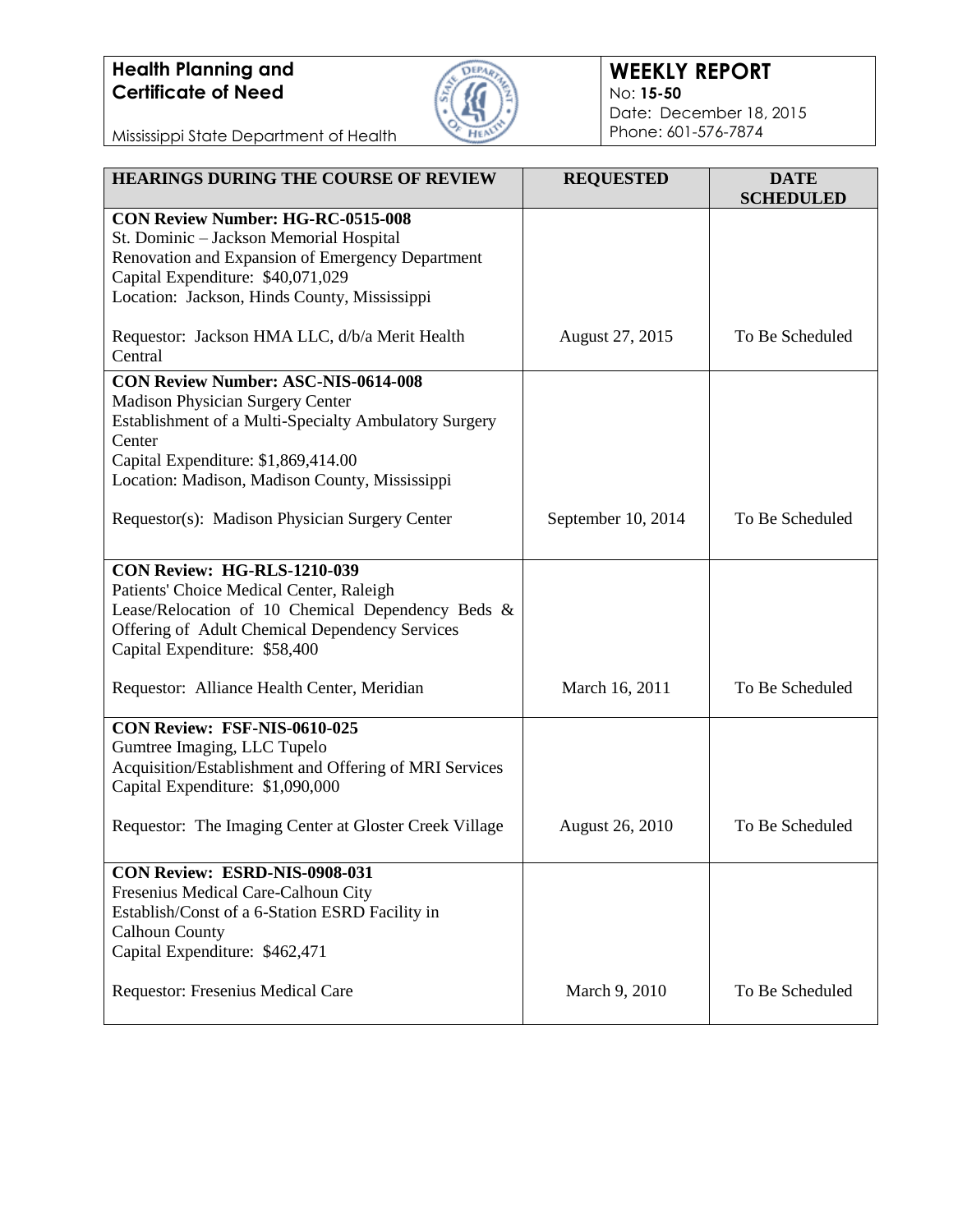

#### **WEEKLY REPORT** No: **15-50** Date: December 18, 2015 Phone: 601-576-7874

Mississippi State Department of Health

| CON Review: ESRD-NIS-0908:035                         |                  |                  |
|-------------------------------------------------------|------------------|------------------|
| Fresenius Medical Care-Water Valley                   |                  |                  |
| Establish/Const. of a 6-Station ESRD facility in      |                  |                  |
| Yalobusha County                                      |                  |                  |
| Capital Expenditure: \$462,471                        |                  |                  |
| Requestor: Fresenius Medical Care                     | March 9, 2010    | To Be Scheduled  |
| CON Review: FSF-NIS-0808-024                          |                  |                  |
| Advanced Medical Imaging of Greenville, LLC           |                  |                  |
| Provision of MRI Services in Washington County        |                  |                  |
| Capital Expenditure: \$0                              |                  |                  |
| Requestor: Delta Regional Medical Center              | December 3, 2008 | To Be Scheduled  |
| CON Review: FSF-NIS-0807-018                          |                  |                  |
| Desoto Imaging and Diagnostics, LLC                   |                  |                  |
| <b>Establishment of Mobile PET Services</b>           |                  |                  |
| Capital Expenditure: \$0                              |                  |                  |
| Requestor: Baptist Memorial Hospital - DeSoto         | December 3, 2007 | To Be Scheduled  |
|                                                       |                  |                  |
| CON Review: HG-NIS-1206-038                           |                  |                  |
| Laird Hospital, Inc.                                  |                  |                  |
| Offering of MRI Services at Rush Medical Clinic,      |                  |                  |
| Philadelphia                                          |                  |                  |
| Capital Expenditure: \$14,500                         |                  |                  |
| Requestors: Neshoba County General Hospital & InSight | May 2, 2007      | To Be Scheduled  |
| <b>Health Corporation</b>                             |                  |                  |
| CON Review: FSF-NIS-1006-031                          |                  |                  |
| Starkville Orthopedic Clinic, Starkville              |                  |                  |
| Acquisition of MRI Equipment and Offering of Open     |                  |                  |
| <b>Orthopedic MRI Services</b>                        |                  |                  |
| Capital Expenditure: \$802,060                        |                  |                  |
| Requestor: Oktibbeha County Hospital                  | January 16, 2007 | To Be Scheduled  |
| OTHER HEARINGS DURING THE COURSE OF                   | <b>REQUESTED</b> | <b>DATE</b>      |
| <b>REVIEW</b>                                         |                  | <b>SCHEDULED</b> |
| None                                                  |                  |                  |
|                                                       |                  |                  |
|                                                       |                  |                  |
|                                                       |                  |                  |
|                                                       |                  |                  |
|                                                       |                  |                  |
|                                                       |                  |                  |
|                                                       |                  |                  |